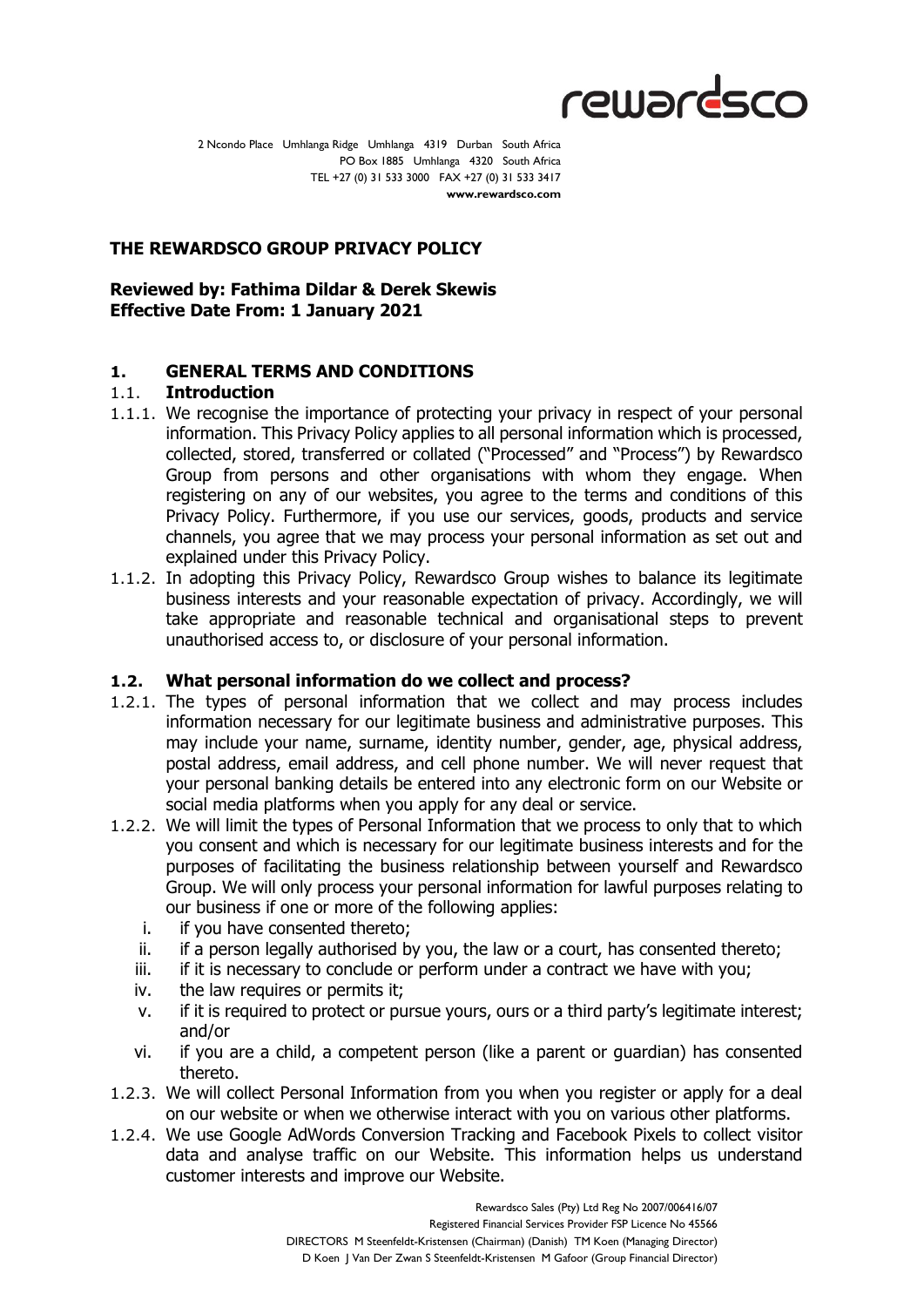

# **1.3. Your agreement in relation to your personal information**

- 1.3.1. By submitting your Personal Information to us:
	- 1.3.1.1. you agree to the terms and conditions set out in this Privacy Policy; and
	- 1.3.1.2. you agree that we may Process your Personal Information for, amongst other things,
	- i. the purposes of registering and maintaining you as a customer of Rewardsco Group,
	- ii. providing you with access to our services; and
	- iii. for any of the purposes listed at paragraphs 1.4 and paragraph 1.5 below.
- 1.3.2. We reserve the right to vary the terms of this Privacy Policy. It is your responsibility to familiarise yourself with the most recent version of this Privacy Policy from time to time.

### **1.4. When will we process your Personal Information?**

- 1.4.1. Personal information may be processed by us in several ways when:
	- 1.4.1.1. you apply for a deal or register as a customer of Rewardsco Group;
	- 1.4.1.2. you make use of our services and access our Website; and
	- 1.4.1.3. you register to receive any notifications from us.
- 1.4.2. You acknowledge that all Personal Information processed by us may be stored by us and used for any of the purposes listed in paragraph 1.5. below. We will store your Personal Information only for a reasonable time to enable us to use it for the purposes described in this Privacy Policy.

# **1.5. How do we use your Personal Information?**

- 1.5.1. To the extent allowed by law, we may use your Personal Information:
	- 1.5.1.1. to provide services to you;
	- 1.5.1.2. to retain and make available to you any information as part of the services;
	- 1.5.1.3. to verify your details;
	- 1.5.1.4. to facilitate any payments by you regarding your business with Rewardsco Group;
	- 1.5.1.5. to provide you with any publications and newsletters;
	- 1.5.1.6. for security, administrative and legal purposes (including enforcing any rights we may have against you in law); and
	- 1.5.1.7. for helping us in any future dealings with you;
	- 1.5.1.8. to perform credit checks in relation to a deal for which you have applied.
- 1.5.2. Rewardsco Group may share your Personal Information with carefully selected third parties with whom we have entered into contractual arrangements for the purposes of performing any of the services that we provide to customers.
- 1.5.3. Rewardsco Group may be required to disclose your Personal Information without your consent when such disclosure is required by law or any order, notice or request of a regulatory authority.
- 1.5.4. A "cookie" is a small piece of data sent from our websites or applications to your computer or device hard drive or Internet browser where it is saved. The "cookie" contains information to personalise your experience on our websites or applications and may improve your experience on our websites or applications. The "cookie" will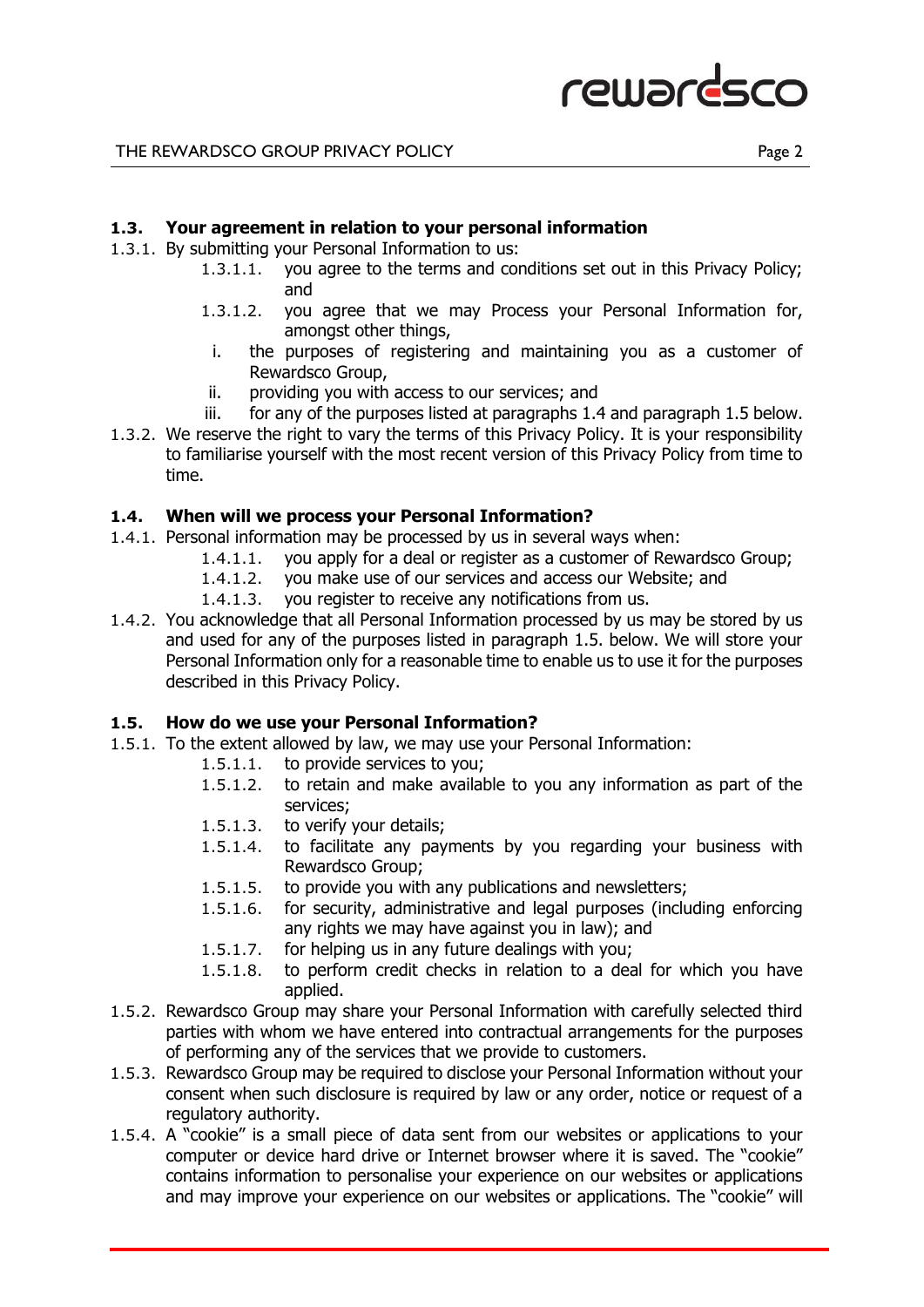

also identify your device, such as your computer or smartphone. By using our websites or applications you agree that "cookies" may be forwarded from the relevant website or application to your computer or device. The "cookie" will enable us to know that you have visited the website or application before and will identify you. We may also use the "cookie" to prevent fraud.

# **2. HOW CAN YOU FIND OUT WHAT PERSONAL INFORMATION REWARDSCO GROUP STORES AND HOW CAN YOU AMEND OR UPDATE YOUR PERSONAL INFORMATION?**

- 2.1. To find out what Personal Information we have processed that relates to you, to cancel it and/or to correct or update your Personal Information, please make such request, in writing, to Rewardsco Group.
- 2.2. You may request Rewardsco Group, at any time, to correct any of your Personal Information should it come to your attention that Rewardsco Group's records are incorrect.
- 2.3. We will keep your personal information for as long as: the law requires us to keep it, a contract between you and us requires us to keep it, you have consented to us keeping it and/or we require it for our lawful business purposes. For the avoidance of doubt we may keep your personal information even if you no longer have a relationship with us, if the law permits.

# **3. CHANGES TO THIS PRIVACY POLICY**

- 3.1. From time to time, we may revise this Privacy Policy to reflect changes in the law or changes in our practices regarding the Processing of Personal Information. If we decide to change this Privacy Policy, the changes will be posted on our Website so that you are always informed of the latest version.
- 3.2. We will not use or disclose Personal Information provided to us pursuant to this Privacy Policy in ways other than the ones described in this Privacy Policy, without informing you and providing you with the opportunity to consent to such modified conditions concerning the use and disclosure of your Personal Information.
- 3.3. The version of this Privacy Policy displayed on our websites will apply to all your interactions with us.

### **4. Governing Law**

4.1. The contents of this Privacy Policy and the Terms shall be governed by South African law.

If any provision of this Privacy Policy is judged to be illegal, void or unenforceable due to applicable law or by order of a court of competent jurisdiction it shall be deemed deleted and the continuation of full force and effect of the remainder of the provisions will not be prejudiced unless a court of competent jurisdiction determines otherwise.

### **Contact the Rewardsco Group Information Officers:**

Derek Skewis: [Derek.Skewis@rewards.co.za;](mailto:Derek.Skewis@rewards.co.za) or Dwane Farquharson: DwaneF@rewards.co.za **Contact details for the Information Regulator (South Africa):**  JD House, 27 Stiemens Street, Braamfontein, Johannesburg, 2001 P.O Box 31533, Braamfontein, Johannesburg, 2017 Tel No. +27 (0) 10 023 5207,